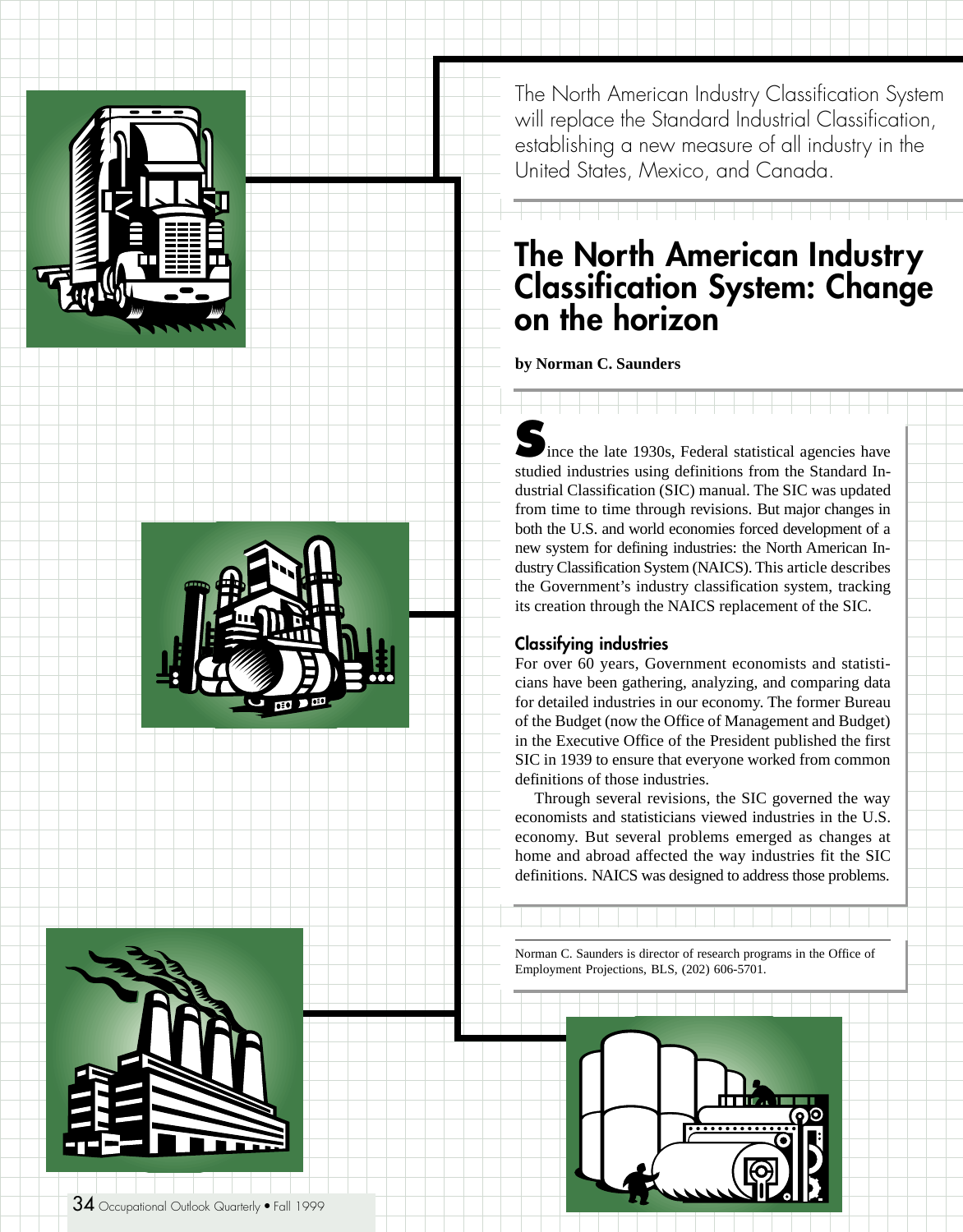# Table 1

# Comparison of major industry groupings for NAICS and SIC

Number of<br>industries Sector NAICS group **Total 713** 11 Agriculture, forestry, fishing, and hunting 42 21 Mining 10 22 Utilities 4 23 Construction 28 31-33 Manufacturing 179 42 Wholesale trade 69 44-45 Retail trade 62 48-49 Transportation and warehousing 42 51 Information 28 52 Finance and insurance 32 53 Real estate and rental and leasing 19 54 Professional, scientific, and technical services 35 55 Management of companies and enterprises 1 56 Administrative and support and waste management and remediation services 28 61 Educational services 12 62 Health care and social assistance 29 71 Arts, entertainment, and recreation 23 72 Accomodation and food services 11 81 Other services 30 92 Public administration 29 Number of

|   | Division SIC group                    | INUIIIUCI UI<br><b>industries</b> |
|---|---------------------------------------|-----------------------------------|
|   | Total                                 | 904                               |
| A | Agriculture, forestry, and fishing    | 58                                |
| В | Mining                                | 31                                |
|   | C Construction                        | 26                                |
|   | D Manufacturing                       | 459                               |
| E | Transportation and public utilities   | 67                                |
| F | – Wholesale trade                     | 69                                |
|   | G Retail trade                        | 64                                |
|   | H Finance, insurance, and real estate | 53                                |
| L | Services                              | 50                                |
|   | Public administration                 | 27                                |

**SIC revisions.** Economies evolve, and some industries disappear even as others appear. For this reason, economists in the Executive Office of the President prepared extensive reviews and revisions of the SIC in 1946, 1958,

# Table 2

# Examples of new NAICS industries

- ◆ Automotive oil change and lubrication shops
- ◆ Bed-and-breakfast inns
- ◆ Casino hotels
- ◆ Cellular and other wireless telecommunications
- ◆ Convenience stores
- ◆ Credit card issuing
- ◆ Diet and weight reducing centers
- ◆ Fiber optic cable manufacturing
- ◆ Food (health) supplement stores
- ◆ Gasoline stations with convenience stores
- ◆ Management consulting services
- ◆ Pet care services
- ◆ Satellite telecommunications
- ◆ Semiconductor machinery manufacturing
- ◆ Software publishers
- ◆ Telemarketing bureaus
- ◆ Temporary help services
- ◆ Warehouse clubs and superstores

1967, 1972, and 1987, with minor revisions occurring between the major revision years. In every case, the revised SIC maintained the primary structure of the original classification schemes established in the 1930s—that is, industries continued to be classified according to the major categories most prominent in the 1930s and 1940s, including agriculture, mining, and manufacturing—even as some of them, such as mining and many manufacturing industries, shrank over time.

The revisions allowed economists, statisticians, and other users to develop and estimate comparable data series over long periods. Such evolutionary change in the SIC seemed to work well and eased the maintenance of timeseries data as industry definitions shifted with time.

**Problems arising.** In the long term, however, evolutionary development could not sustain the SIC. Three major problems emerged: definitional differences, shifts in the industrial economy, and the need for a more comprehensive approach to industry classification due to the signing of the North American Free Trade Agreement (NAFTA).

Definitional differences began to creep into the classification scheme because of an inconsistency in how industry definitions were based. The SIC defined most industries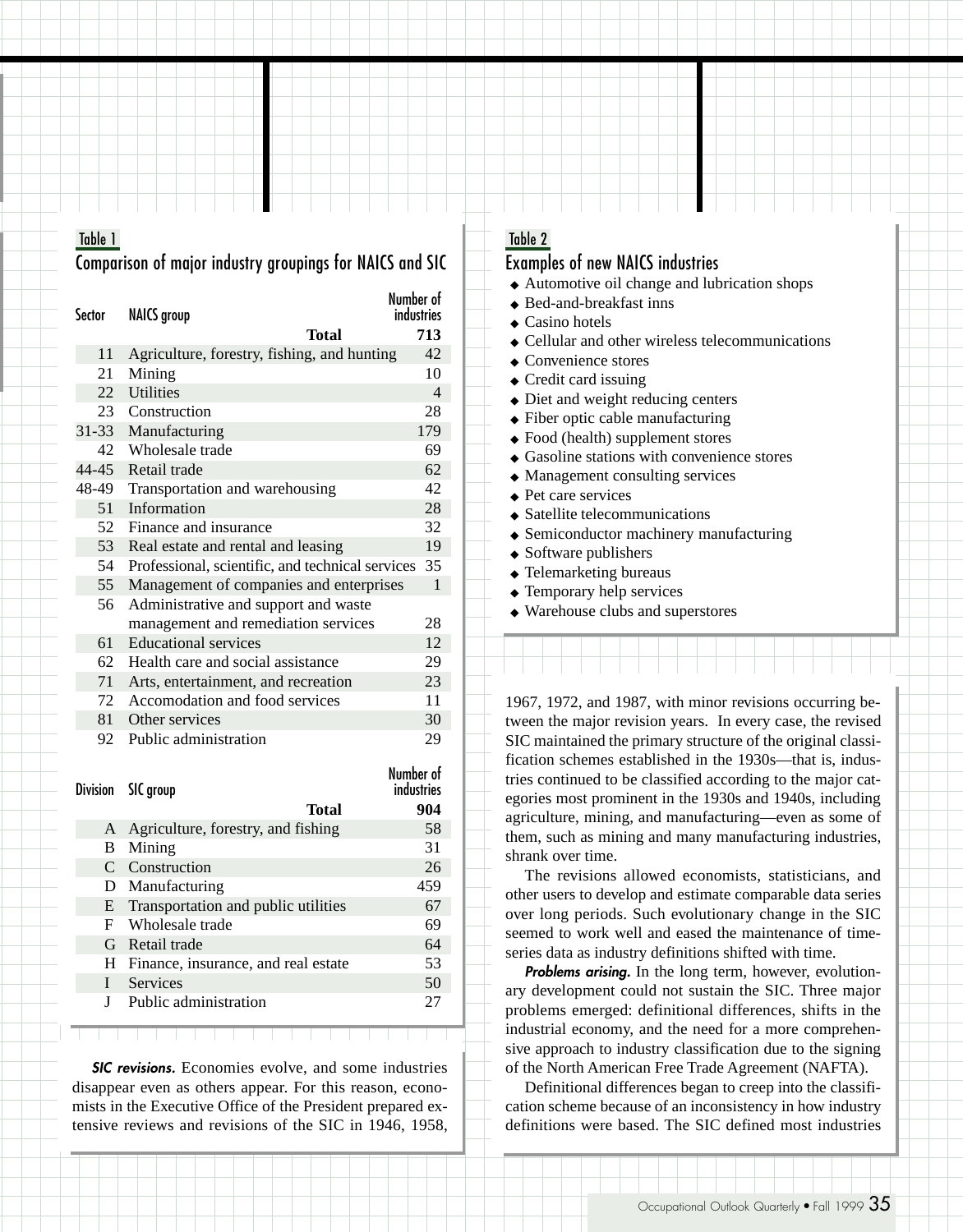## Table 3

| Major programs affected by NAICS shift                                       |                  |                                     |
|------------------------------------------------------------------------------|------------------|-------------------------------------|
| Program                                                                      | Data year        | <b>Expected</b><br>publication date |
| <b>Bureau of Labor Statistics programs</b>                                   |                  |                                     |
| <b>Current Employment Statistics Survey (monthly)</b>                        | 2002             | 2003                                |
| Employment and Wages Report (annual)                                         | 2000             | 2001                                |
| Occupational Employment Statistics (annual)                                  | 2002             | 2003                                |
| Producer Price Index/1997 Net Output Indexes (monthly)                       | 1997             | 2004                                |
| <b>Census Bureau programs</b><br><b>1997 Economic Census</b>                 |                  |                                     |
| Advance employment, receipts, and payroll                                    | 1997             | 1999                                |
| Bridge Between NAICS and SIC                                                 | 1997             | March 2000                          |
| <b>Comparative Statistics Report</b>                                         | 1997             | January 2000                        |
|                                                                              |                  |                                     |
| <b>Manufacturing surveys</b>                                                 |                  |                                     |
| <b>Annual Survey of Manufactures</b>                                         | 1998             | June 2000                           |
| <b>Current Industrial Reports</b>                                            | 1998             | 2000                                |
| Manufacturers' Shipments, Inventories, and Unfilled Orders                   | 2001             | 2001                                |
| <b>Services surveys</b>                                                      |                  |                                     |
| Annual Trade Survey (wholesale)                                              | 1998-99          | March 2001                          |
| Annual Retail Trade Survey                                                   | 1998-99          | April 2001                          |
| <b>Retail Trade Monthly</b>                                                  | 2001             | 2001                                |
| Service Annual Survey                                                        | 1998-99          | February 2001                       |
| <b>Transportation Annual Survey</b>                                          | 1998-99          | February 2001                       |
| <b>Wholesale Trade Monthly</b>                                               | 2001             | 2001                                |
|                                                                              |                  |                                     |
| <b>Other Programs</b>                                                        |                  |                                     |
| Annual Capital Expenditures Survey                                           | 1999             | February 2001                       |
| <b>County Business Patterns</b>                                              | 1998             | March 2000                          |
| Manufacturing and Trade Inventory and Sales                                  | 2001             | 2001                                |
| <b>Quarterly Financial Report</b>                                            | 4th quarter 2000 | March 2001                          |
| Research and Development Survey                                              | 1997-98          | April 2001                          |
|                                                                              |                  |                                     |
| <b>Bureau of Economic Analysis programs</b>                                  |                  |                                     |
| Annual Foreign Direct Investment in the United States Survey                 | 1998             | 2000                                |
| Annual U.S. Direct Investment Abroad Survey                                  | 2000             | 2002                                |
| <b>Benchmark Input-Output Accounts</b>                                       | 1997             | 2002                                |
| <b>Corporate Profits</b>                                                     | 1998             | 2001                                |
| Foreign Direct Investment in the United States Benchmark Survey              | 1997             | 1999                                |
| Gross Product Originating by Industry                                        | 2001             | 2002                                |
| Gross State Product by Industry                                              | 2001             | 2003                                |
| Quarterly Foreign Direct Investment in the United States Survey              | 2001             | 2001                                |
| Quarterly U.S. Direct Investment Abroad Survey                               | 2002             | 2002                                |
| Real Inventories, Sales, and Inventory-Sales Ratios, Manufacturing and Trade | 2001             | 2002                                |
| <b>State Personal Income</b>                                                 | 2000             | 2001                                |
| U.S. Direct Investment Abroad Benchmark Survey                               | 1999             | 2001                                |